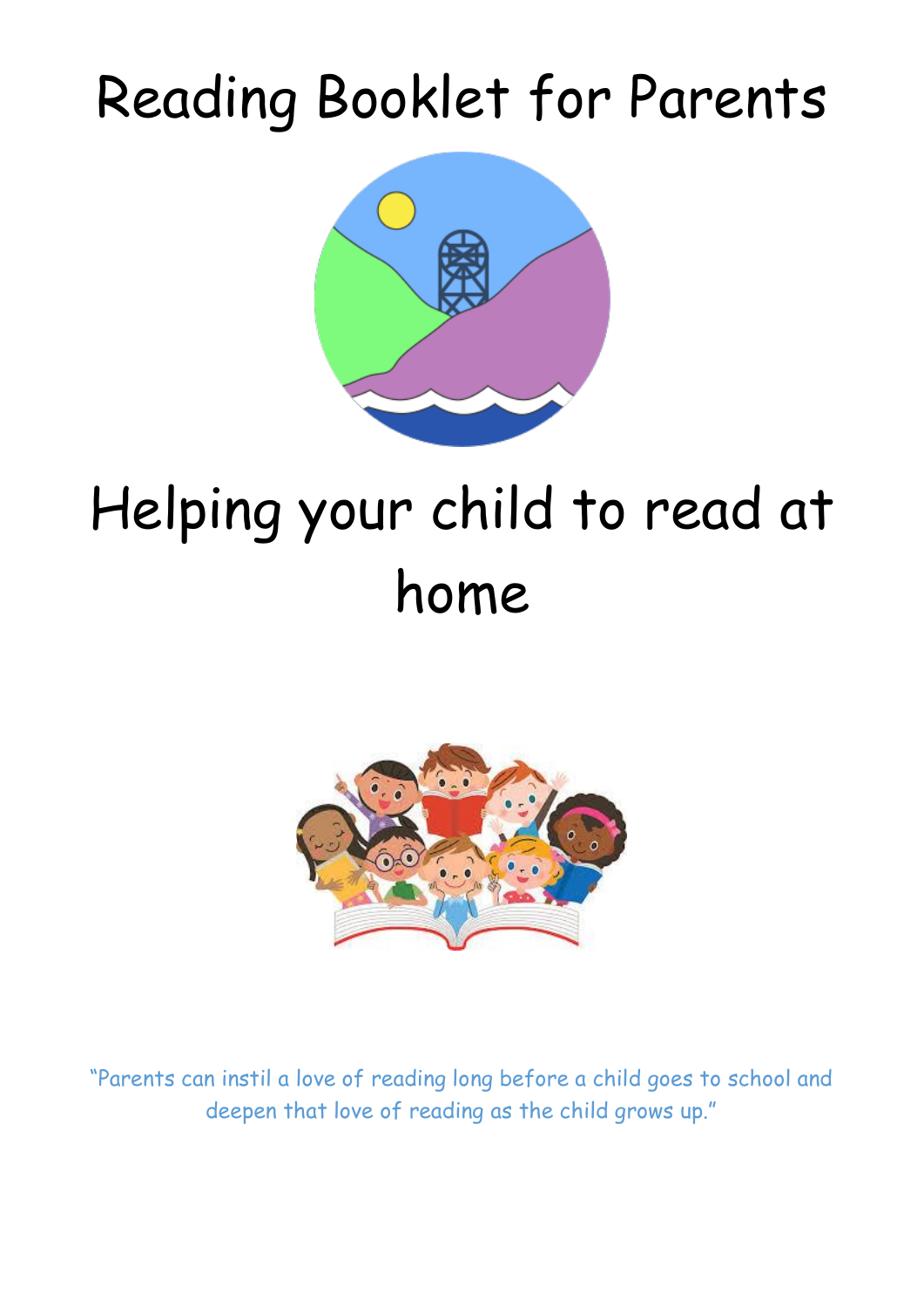At Lingdale Primary School, our aim is to support children along their way to becoming lifelong readers. The purpose of this booklet is to provide you with information that will enable you to support your child's reading at home.

Learning to read takes time. Decoding the text and being able to read the words on the page is only the first step. Children need time to understand what they are reading and to enjoy books. Given the time to learn at their own pace, children will develop resilience as readers and develop the lifelong skills they need to make them confident in their reading abilities.

## **Foster a love of reading…**

- Read stories, poems and other texts aloud to your child.
- Let your child see you reading for purpose and pleasure.
- Visit the library / bookshops to choose their own books.
- Reading with siblings, older and younger.
- Listen to stories on CDs or websites.
- Follow your child's interests.
- Give reading a purpose TV guide, recipes, game instructions, signs, catalogues…

#### **Top tips:**

 Ask lots of questions about the book before reading, during and afterwards. Questions should range from literal retrieval of information to hypothesising about 'whys', possibilities and opinions.

- Try to hear your child read every day.
- Little and often is more beneficial than a long session once a week.
- Limit how long you are reading for the amount of reading time should match your child's span of attention.
- Choose your timing carefully it's best not to embark on a reading session when your child is tired.
- Mix lots of different types of book an interest in a certain genre is brilliant but breadth and balance create a stronger reader in the long term.

 A bedtime story read by you or together is still the most valuable reading activity at home. Aim to model expression, voices, response to word layout or punctuation. Puzzle over events or actions together. Discuss the book together as partner story detectives!